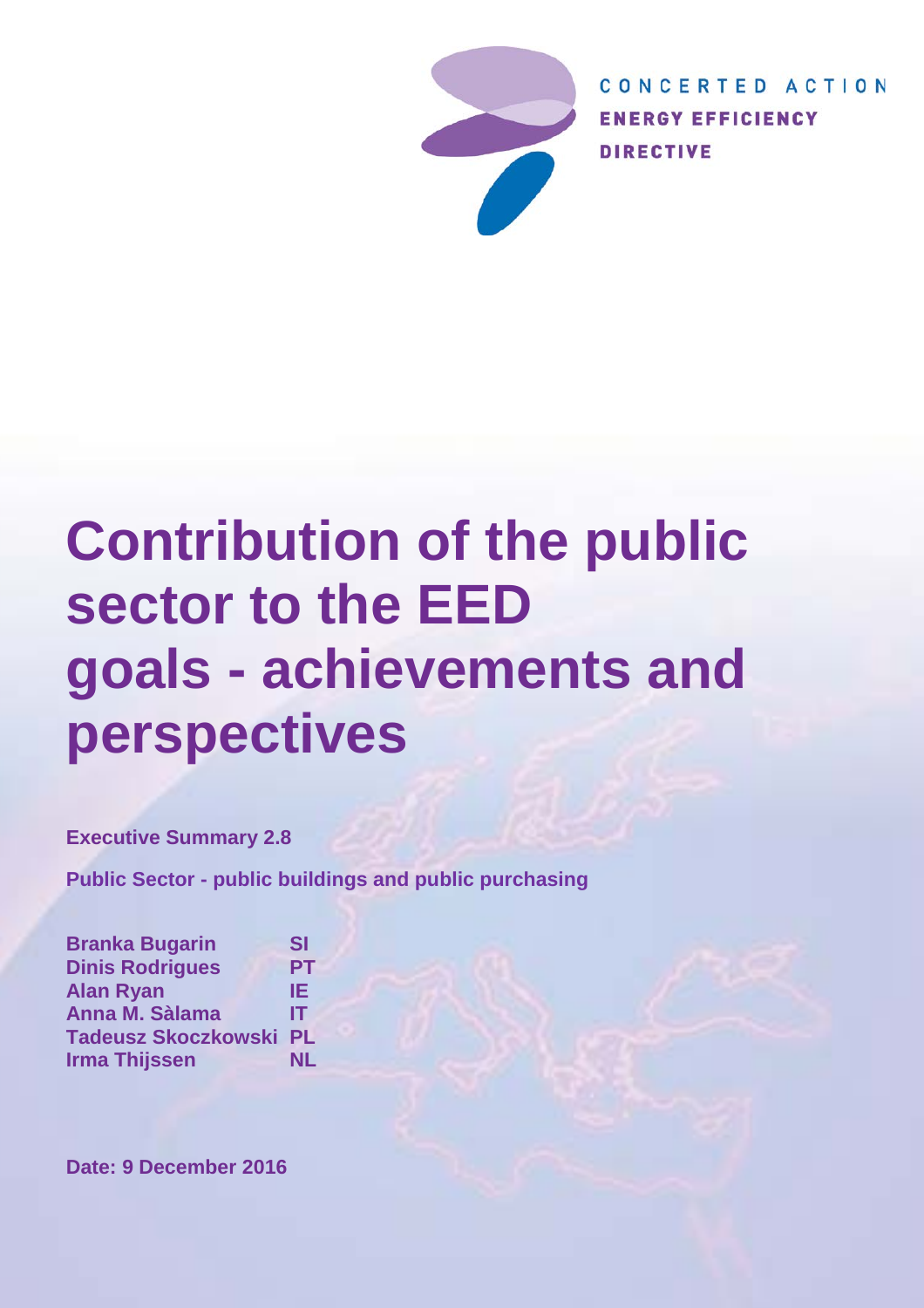# **1 Summary**

### **1.1 Background and motivation**

This report focuses on the specific problems of implementation of Article 5 on public buildings and Article 6 on public purchases. The main objective is to discuss whether and how the goals set by the Energy Efficiency Directive (EED) for the public sector have been met from the practical point of view of implementation. This report aims to provide a retrospective review of the work carried out in this area within the CA EED and assess the strengths and weaknesses.

Seven aspects of the EED implementation were chosen for discussion inventory of central government buildings; alternative approach in Art. 5 in practice; energy efficiency in historical buildings, places of worship and buildings owned by the armed forces; implementing Art. 6 on public purchasing of products, services and buildings; public sector in energy efficient transport services; monitoring of Art. 5 implementation progress – cost effectiveness of measures.

The methodology applied consisted of reviewing and selecting the topics which best illustrated the contribution of the Concerted Action to the successful implementation of the EED in the public sector. Overviews of the research and findings to date with regard to Art. 5 and Art. 6 were created and three questions were addressed: What areas are MS still struggling with? What do they still need to implement within the Directive? What assistance is still needed in the future?

## **1.2 Most important findings**

Building the inventory required by Art. 5 is a challenging task. The practical means of setting up such an inventory should be researched and exchanges of experience between MS should take place. Existing public or private building stock databases should be used as a basis for such an inventory. The inventory should serve other purposes as well, and therefore its scope should where possible be enriched by providing additional data, e.g. reduction of CO<sub>2</sub> emissions, energy intensity of the building measured in terms of one occupant or visitor. Based on their experience of renovating public buildings, MS should encourage municipalities and other public bodies to adopt integrated and sustainable energy efficiency plans with clear objectives, to involve citizens in their development and implementation and to adequately inform them about their content and progress in achieving these objectives.

Art. 5 allows two different approaches to achieve its requirements: the "default" and the "alternative". Based on the information provided by the report "Monitoring of Art. 5 implementation progress – cost effectiveness of measures", approximately two thirds (64%) of the MS have chosen the "alternative" approach due to the higher number of measures that can be considered, the higher energy savings and also the lower associated investment costs. The main two reasons for choosing the "default" approach are the organisational and technical merits this approach offers. Calculating the energy saving target (in energy units) for both approaches poses a problem to the majority of MS. MS use different methodologies for calculating the target; most tend to use a combination of methods. Further research on the most appropriate calculation methods and then an exchange of experience should be recommended. MS have problems with building on experience and knowledge that should have been gained in the implementation of the EPBD. Joint implementation of the EED and the EPBD encounters a common barrier in many MS, namely that the two Directives are being implemented in different governmental units, usually by two different Ministries. The use of energy performance contracts (EPCs) or Energy Saving Companies (ESCos) for the purpose of Art. 5 is still in its initial phase and as such should intensively be promoted.

As for the buildings that could be exempted (Art. 5.29), it is hard to adequately estimate the role of energy efficiency improvements made in historical buildings, churches, chapels or military barracks, considering that their positive and creative impact on public awareness requires a wider range of interventions other than only energy efficiency (EE). However, there is room to recommend that any exemptions, though allowed, should be taken with care and minimised in number whenever possible. Even the MS which asked for exemptions should review the real necessity of them in future.

It was agreed that public procurement is one of the most powerful tools for public authorities to demonstrate their leading role in the process of energy efficiency improvements, embracing the whole economy and society. Due to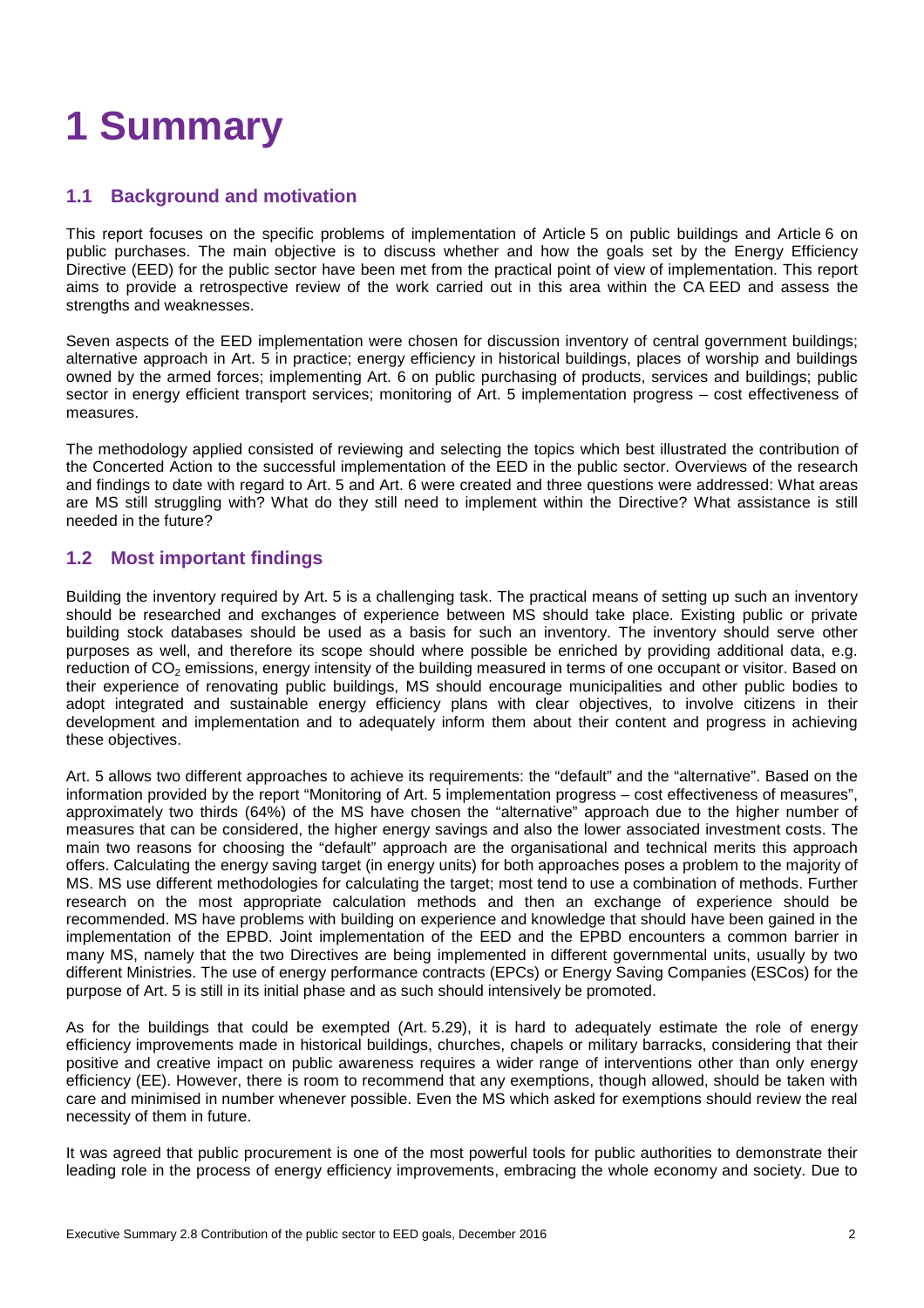its market position, the power sector is a crucial player in the process of transforming the markets for products, services and buildings to become more energy efficient.

It was proven that despite the fact that transportation is not directly addressed in the EED, some of the current provisions are applicable in the transport sector. Transport develops at a tremendous speed across all MS. Its contribution to Green House Gas (GHG) emissions is steadily growing although it does not receive sufficient attention in EU climate and energy policy. Convincing people to use public transport remains crucial for the development of future cities. Investing in energy consuming transport infrastructure such as roads, whilst neglecting investments in railways, will have far reaching consequences for overall energy consumption and EU energy security. This topic received keen interest from members of the Concerted Action and discussion in this area should be continued.

The issue of cost effectiveness of measures is of great importance in all activities aimed at improving the energy efficiency of public, private and commercial building stock. The ability to prove the cost effectiveness of retrofitting buildings plays a crucial role in financing. Cost effectiveness of measures in renovation of public buildings is still an Achilles heel of the vast majority of such projects: the ability to prove economic advantages is even more important in projects where public rather than private money is being invested. Providing standardised methods of cost effectiveness evaluation would therefore remove one of the most important barriers in public building renovation.

Substantial progress in the use of the EPCs has been made in recent years. EPCs together with ESCOs are the most frequently used form of energy services. They also contribute to the development of energy audits and are of interest for financing institutions in energy efficiency. They are becoming accepted in both private and public sectors.

# **2 Recommendations/Conclusions**

### **2.1 Conclusions**

Discussions on both Articles gave some conclusions and observations on the needs of:

- Improving knowledge, skills and awareness, perhaps though continued exchange of good practice and examples through the Concerted Action.
- Stronger linkages with other Directives, not only with the Energy Performance of Building Directive (EPBD) but also with the Directives on Renewable Sources, Eco-Design and Labelling, Public Procurement, Clean Vehicles.
- Stronger synergies between different competent public bodies within MS.
- Easier access to funding opportunities for all energy efficiency related projects.

A general assessment our discussion as part of the Concerted Action also provided some conclusions:

- Discussion on the public sector through the Concerted Action work contributed to a better understanding of the implementation of Art. 5 and Art. 6 of EED across MS.
- The cross-cutting issue of Energy Performance Contracting is seen as a modern mechanism of financing energy efficiency projects.
- All examples were illustrated by demonstrating practical cases so that the real problems could be brought to the surface and discussed. It produced a wide spectrum of implementation processes ongoing in different MS.

### **2.2 Recommendations**

Based on the discussions, a number of recommendations for future work can be proposed:

- Future discussions relating to the public sector should be closely combined with building renovation as stipulated by Art. 4 of the EED. This way, the same team will be involved in all aspects of the building sector directly covered by the EED.
- The activities undertaken at the local level as required in Art. 5 and Art. 6 should be better linked to become more effective.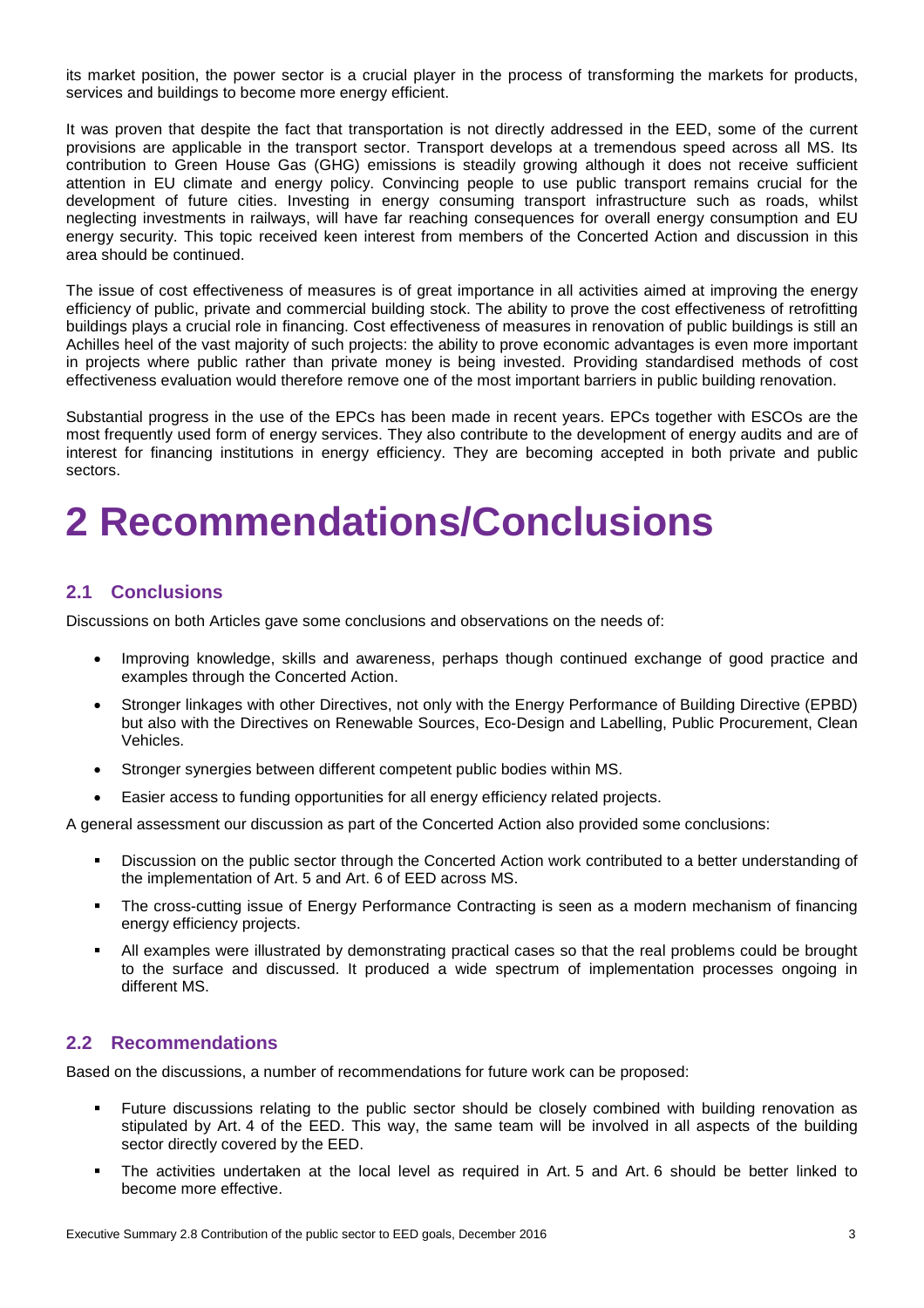- Presentations of model cases and practical examples provide the best basis for discussions and sharing of solutions.
- Future works should embrace different articles of the EED in a more cross-cutting manner, trying to find and make full use of the options given by the EED.
- Following some good experience of co-operation with the CA EPBD, more joint actions should be undertaken. There are a number of topics which cannot be effectively solved while acting separately, e.g. Art. 4 on building renovation.
- Practical tools needed for implementation, e.g. spreadsheets enabling assessment of energy efficiency in MS, should be proposed for inclusion in frameworks of other EU programmes, e.g. Horizon 2020.
- The relations between the EED inspired energy savings and the functioning of the EU ETS should be clarified. Are they complementary, overlapping or do they stand apart from each other?
- The conclusions and recommendations reached through the Concerted Actions could be better used to introduce more aspects and stringent criteria on energy efficiency into EU financed projects, e.g. to the framework of the European Structural and Investment Funds (ESIF).
- **Better mechanisms for tracing the impact of the Concerted Action on MS policies and practical** implementation solutions should be considered in the future to ensure that its influence is fully assessed and presented.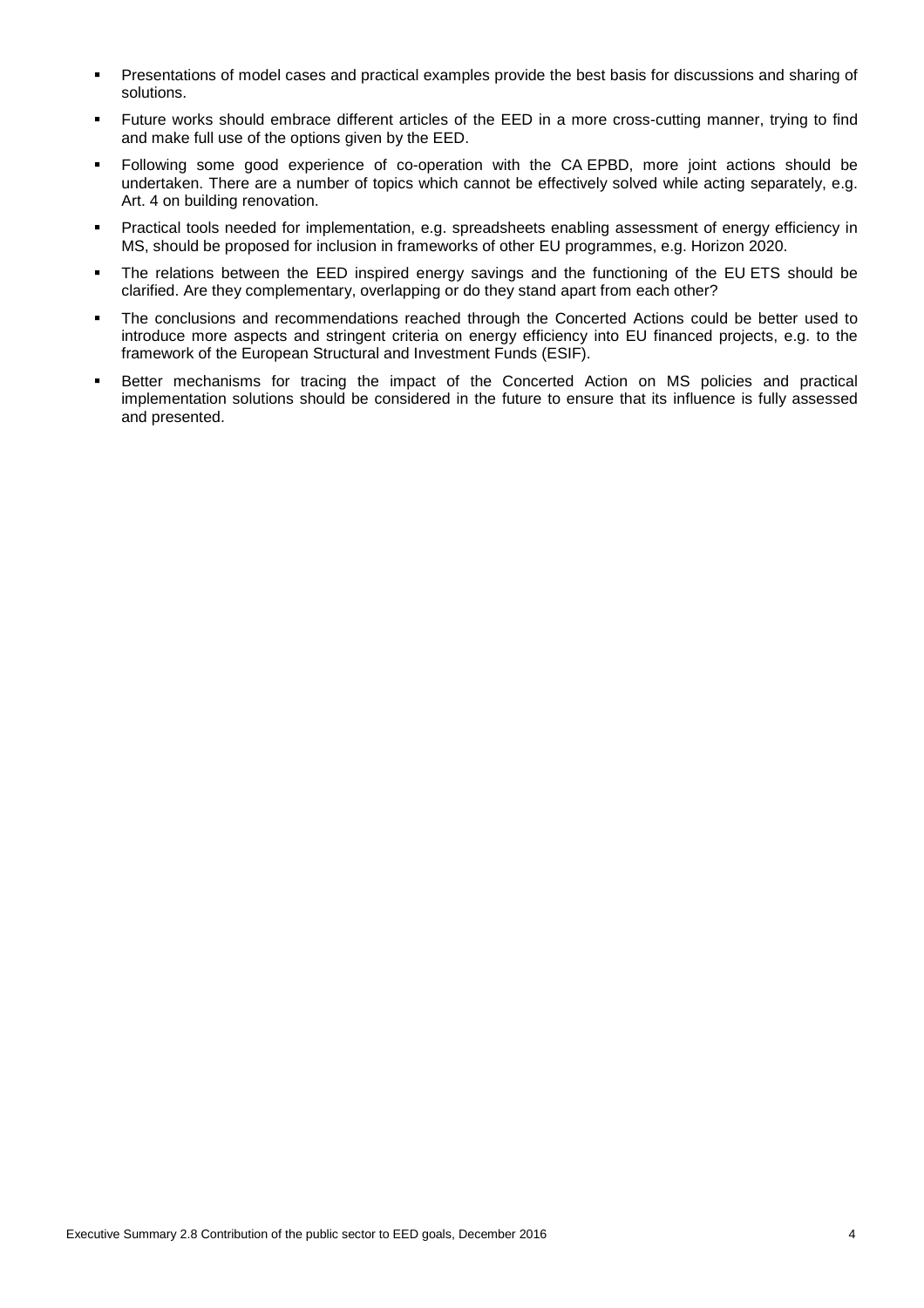# **3 Practical Examples**

During the sessions at the Plenary Meeting in Bratislava the following good examples were presented and discussed:

#### **Box 1. Energy Performance Contracting. Best practice in the Netherlands**

- Guidelines for Tenders for EPCs.
- **White paper with best practice.**
- **Infographic illustration.**
- Online tool for creating an EPC
- <http://www.platformduurzamehuisvesting.nl/instrumenten/menu-performance-contracts/>

#### GuarantEE:

- EPC facilitators network.
- Online precheck, available in 2017.
- Database: [www.guarantee-project.eu/bestpractice](http://www.guarantee-project.eu/bestpractice)
- Reports, market reports, newsletter: [http://guarantee-project.eu](http://guarantee-project.eu/)

#### **Box 2. Implementing Art. 6 on public purchasing of products, services and building – best practices**

**Ireland** – aligned with Green Public Procurement

- Procuring energy suppliers encourage electricity suppliers with a high percentage of renewable energy
- Procuring equipment from a list of EE equipment or equivalent
- Procuring services consider energy contracting
- Procure new build/retrofit/design minimum rated building and use Energy Efficiency Design concepts
- 2017 developing a procurement pack

#### **Netherlands**

- National public expertise centre offers support for national and local governments
- Start as early as possible
- Shift from technical requirements to functional requirements
- Minimum criteria are mandatory; reward criteria are voluntary

#### **Italy**

CONSIP, the Italian Central Body of Purchasing, is promoting energy efficiency under EED implementation:

- It offers consultancy and project design services,
- It is a competence centre specialising in all phases of the procurement value chain,
- It relies on about 300 employees.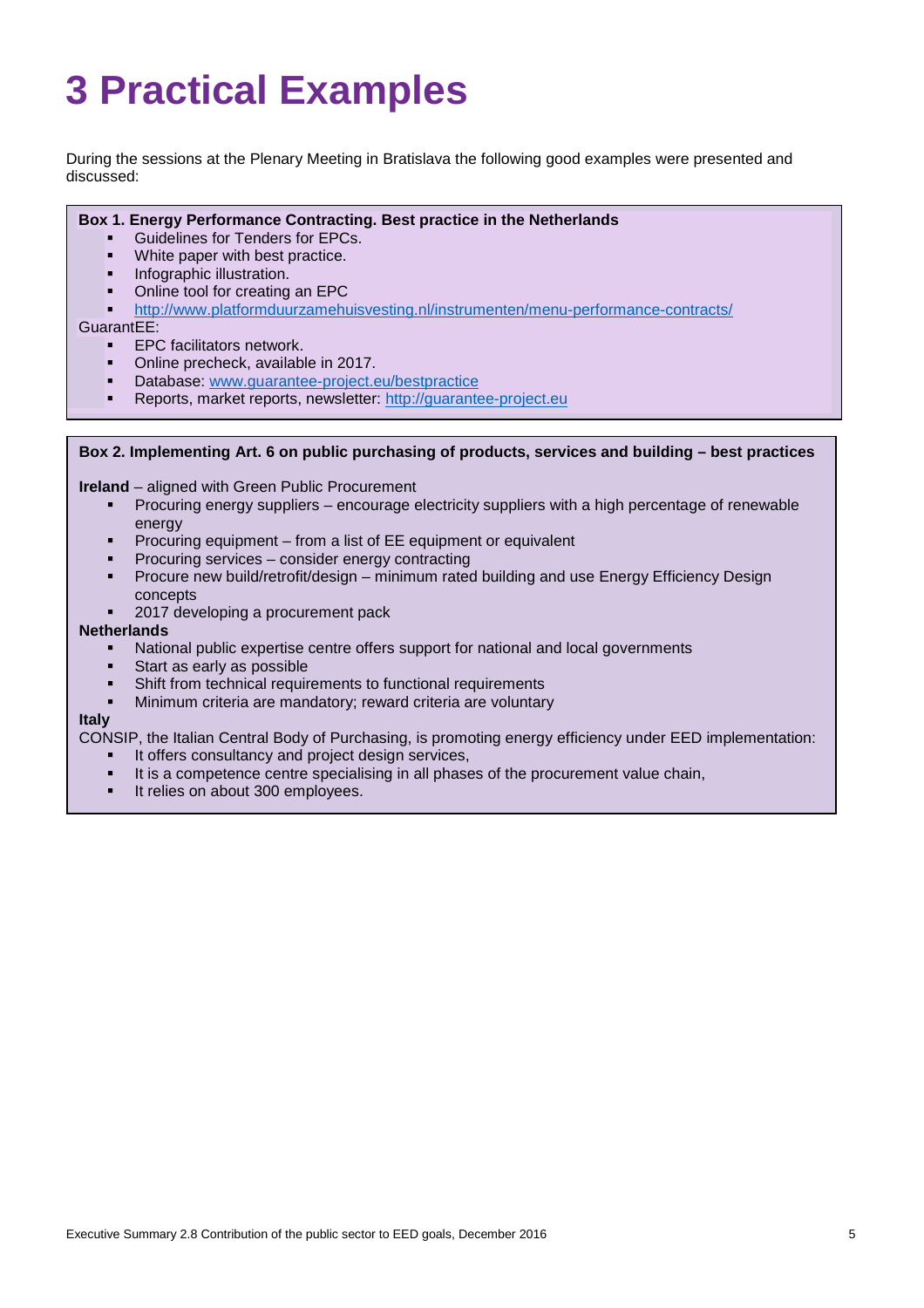**Box 3. Capacity Building on Energy Performance Contracting in European Markets in Transition (EnPC-INTRANS)** 

Objective of the project:

Develop local capacities of municipalities to set-up and use Energy Performance Contracting (EPC) for the financing of investments in energy efficiency improvements in public buildings and services.